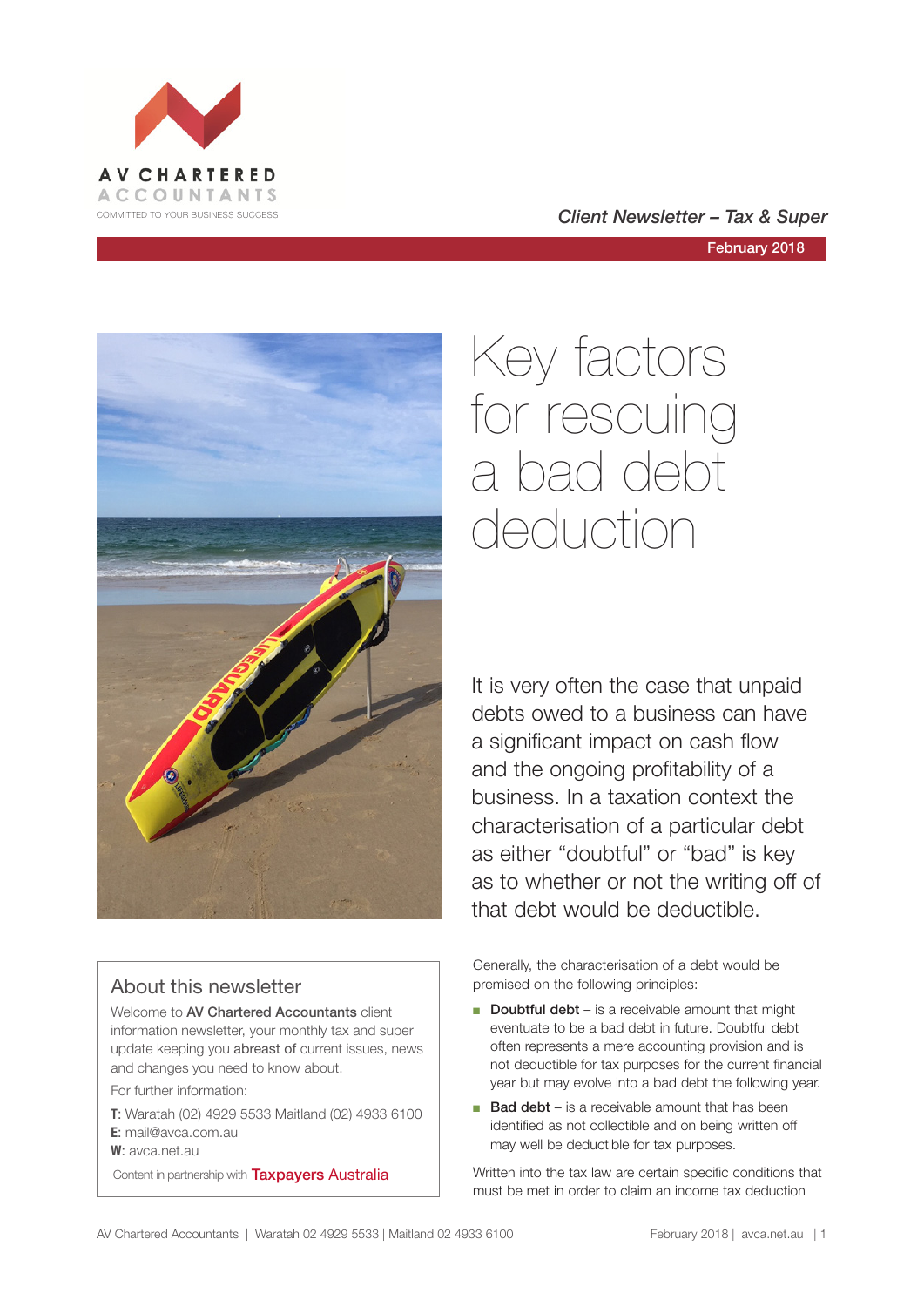#### Key factors for rescuing a bad debt deduction *cont*

for bad debts written off by businesses. (Importantly, the businesses referred to are not in the business of moneylending, as money lenders can often claim a deduction for bad debts written off under the general business deduction rules as a non-capital loss necessarily incurred in the course of carrying on its business.)

In broad terms, for any other business to claim a bad debt deduction, the following requirements are posed:

- 1. The debt must be written off as bad during the year of income in which the deduction is claimed.
- 2. Except in the case of taxpayers in the business of lending money, the debt must have been brought to account by the taxpayer as assessable income.

In regard to the first requirement, it should be noted that there must be a physical writing off of the debt — not necessarily a book entry, but something in writing to indicate that the creditor has treated the debt as bad. It is not sufficient that the debt is written off when the accounts are completed after the close of the income year (in conformity with usual accounting practice) and merely relates back to the income year just closed.

Furthermore, the second requirement will not be satisfied by a taxpayer who lodges returns on a cash basis, because those debts will not have been brought to account as assessable income.

The key components of the ATO's views on the treatment of bad debts are:

- a debt must exist before it can be written off
- the question of whether a debt is bad is a matter of judgement having taken into account all relevant facts
- debt is written off as a bad debt in the year of income and deduction is claimed, and it is recommended that some form of written record is kept to evidence the decision to write off the debt
- the debt must be written-off before the financial year ends
- the amount of debt must previously have been included as assessable income.

As a matter of course, the Tax Commissioner will generally require a taxpayer to have taken appropriate steps to attempt to recover a debt, including the obtaining and enforcement of a judgement against the debtor and valuation of any securities held against the debt.

It should also be noted that, specifically for companies wanting to claim bad debt deductions, there is an additional requirement to comply with the so-called continuity of ownership test or same business test, which is also a prerequisite for the carrying forward and utilisation of company tax losses.



Ace Fitting Pty Ltd operates a business in industrial kitchen fitouts. The company provides kitchen fitouts to various cafes and restaurants. Ace acquired a new customer in August 2016. Ace quoted the job for \$45,000 with an arrangement for payment upon completion of the job. The fitout of the kitchen was completed in November 2016 and invoiced accordingly with a 30 day term. The sale was recorded (August 2016) by Ace, but no payment was received within the 30 day term.

Subsequent phone calls, emails and demand letters for payment were unsuccessful. In March 2017, Ace found out that the customer had closed the business and the premises had been abandoned. The owner had fled overseas with no contact details.

Ace would be entitled to write off the relevant debt as a bad debt and could claim a deduction for the financial year ending 30 June 2017.

That is, Ace followed all available measures in order to recoup the debt of \$45,000 and can, in light of the prevailing circumstances, make the decision to write off the debt as there is seemingly little or no prospect of recovering the debt. As a consequence such writing off of this debt would crystallise an income tax deduction for Ace.  $\blacksquare$ 

This information has been prepared without taking into account your objectives, financial situation or needs. Because of this, you should, before acting on this information, consider its appropriateness, having regard to your objectives, financial situation or needs.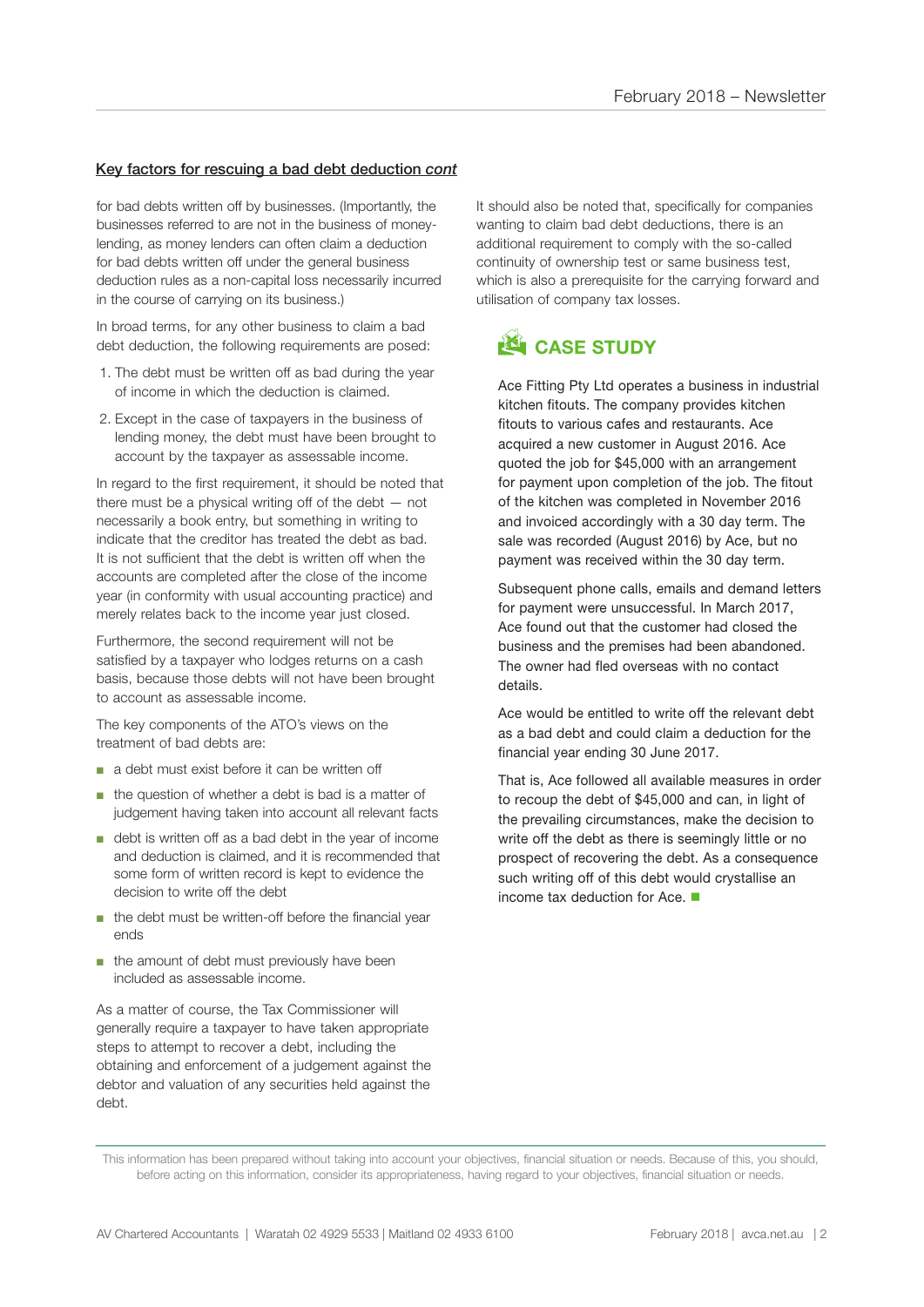

The "housing tax integrity" bill solidifies the government's intention to deny all travel deductions relating to inspecting, maintaining, or collecting rent for a residential investment property. As well, second-hand plant and equipment that came with an investment property are now off the table as far as depreciation goes.

The measures will apply from July 1, 2017, so will affect returns for the current financial year. However the changes to depreciation are dependent on when assets were purchased (more below).

The change to travel claims means that travel expenditure incurred relevant to gaining or producing assessable income from housing premises used as residential accommodation will not be deductible. The travel expenditure will also not be recognised in the cost base of the property for CGT purposes.

It should be noted that the amendments do not affect deductions for travel expenditure incurred in carrying on a business, including where a taxpayer carries on a business of providing property management services.

#### Depreciation change

The government has also limited plant and equipment depreciation deductions to outlays actually incurred by investors. In essence, unless you as the buyer have physically purchased the items, you can no longer depreciate them. In other words, if otherwise depreciable assets came with the investment property you purchase, there will no longer be an option to continue depreciating those assets in your hands.

Being new rules however, there are calendar dates that may determine if you are affected or not. The amendments will apply from 1 July 2017 for assets purchased after 7.30pm 9 May 2017 (when they were announced in the Federal Budget 2017).

The changes apply to:

- previously used plant and equipment acquired at or after 7.30pm on 9 May 2017 unless it was acquired under a contract entered into before this time
- plant and equipment acquired before 1 July 2017 but not used to earn income in either the current or previous year.

Investors who purchase new plant and equipment will continue to be able to claim a deduction over the effective life of the asset.

#### **Exceptions**

A taxpayer may continue to deduct travel expenditure and depreciate incumbent plant and equipment if:

- the losses or outgoings are necessarily incurred in carrying on a business for the purposes of gaining or producing assessable income; or
- the taxpayer is an "excluded class of entity".

The ATO explains these as being:

- a corporate tax entity
- a superannuation plan that is not an SMSF
- a public unit trust
- a managed investment trust, or
- a unit trust or a partnership, all members of which are entities of a type listed above.

The ATO says that its aim is to "improve the integrity of the tax system by addressing concerns that some taxpayers have been claiming travel deductions without correctly apportioning costs, or have claimed travel costs that were for private purposes".

However, it is also explained that these measures are not intended to affect deductions for institutional investors in residential premises, as "the same integrity concerns do not arise for such investors".  $\blacksquare$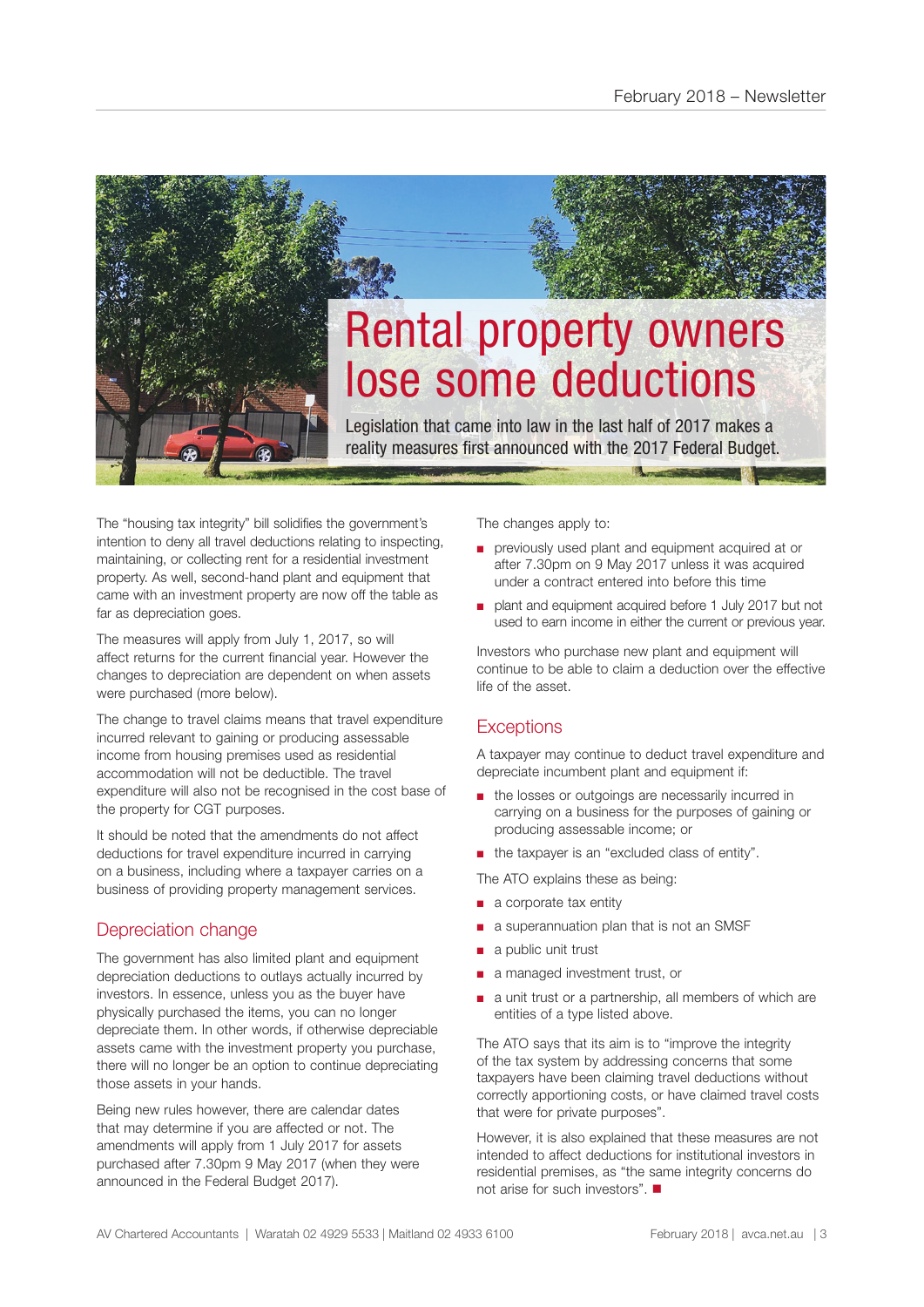

## When refinancing, loan interest can be deductible to a partnership

A general law partnership is formed when two or more people (and up to, but no more than, 20 people) go into business together. Partnerships are generally set up so that all partners are equally responsible for the management of the business, but each also has liability for the debts that business may incur.

> As a general rule, interest expenses from a borrowing to fund repayment of money originally advanced by a partner, and used as partnership capital, will be tax deductible. This is covered in tax ruling TR 95/25 (you can ask this office for a copy).

> The ruling states that to qualify for a tax deduction, the interest expense "must have sufficient connection" to the assessable income producing activities of the business, and must not be "of a capital, private or domestic nature".

However interest on borrowings will not continue to be deductible if the borrowed funds cease to be employed in the borrower's business or income producing activity. Nor will deductibility be maintained should borrowed funds be used to "preserve assessable income producing assets". There is also a limitation on deductibility of loan interest in that borrowings to repay partnership capital can never exceed the amount contributed by the partners.

The ability to make these interest expense deductions under the "refinancing principle" is generally limited to general law partnerships — and not tax law partnerships such as those used to jointly purchase an investment property. This principle would also not apply to companies or individuals. (There are very prescribed conditions where, for example, a company may make such a claim, but under very specific circumstances.)

*continued overleaf* $\Rightarrow$ 

#### PARTNERSHIP DEDUCTION FOR CERTAIN INTEREST EXPENSES

A typical scenario when launching a business based on a general law partnership structure sees each partner advance some capital to start up the enterprise. As the income years come and go, each partner takes a share of the profit and counts this as part of their personal assessable income for tax purposes.

However as the business becomes established, or better yet proves to be viable and becomes a successful operation, there is likely to come a time when its working capital — which had been financed from each partners' pocket — can be refinanced through the partnership business borrowing funds.

For such partnerships, there is a "refinancing principle" under tax law that spells out some general principles governing the deductibility of loan interest in such circumstances.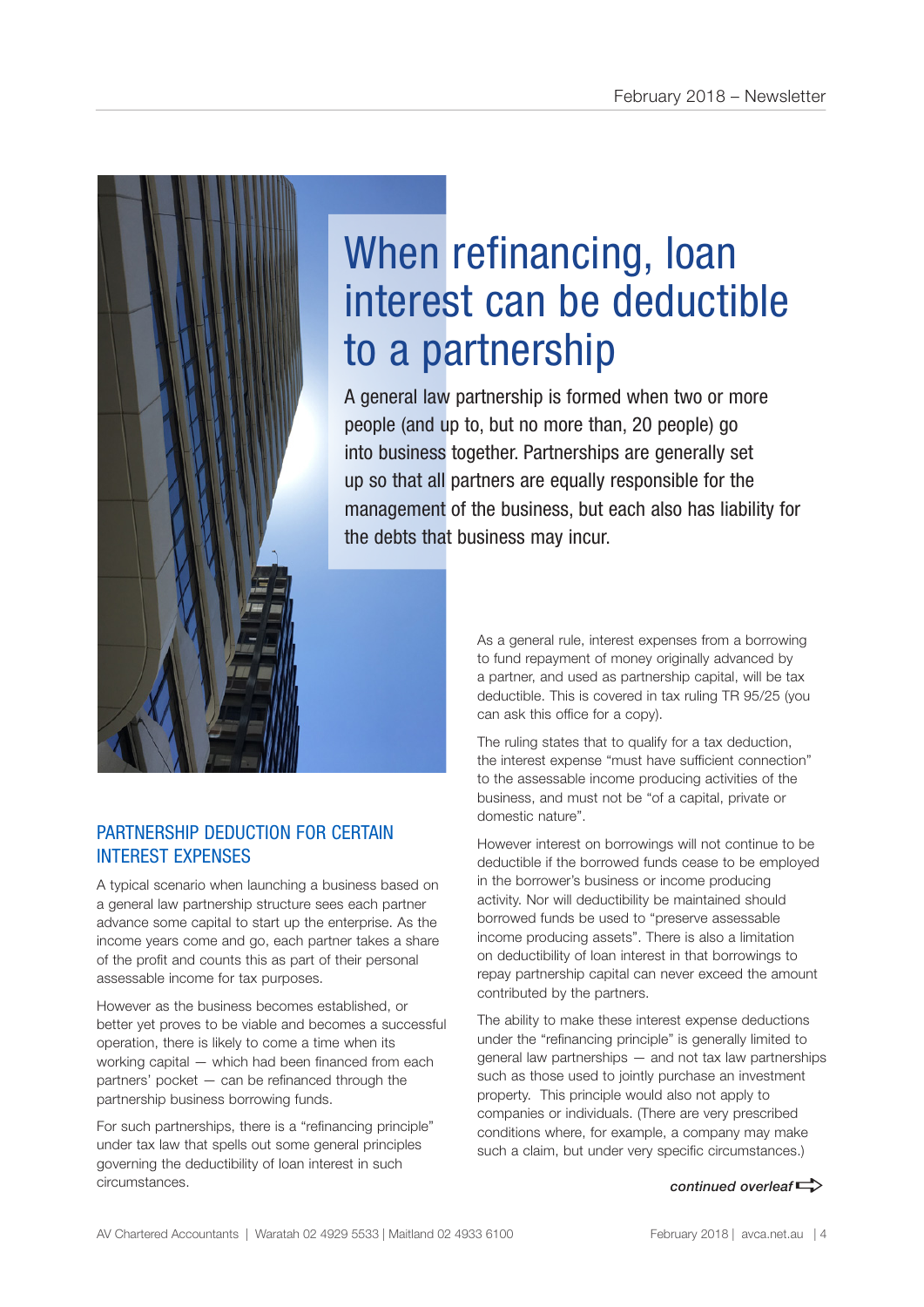## Expanding the empire (and retaining the CGT main residence exemption)

A question that surfaces now and then in regard to capital gains is whether the main residence exemption extends to additional land acquired after the time of acquisition of the residence.

The short answer is yes  $-$  provided that certain requirements are met. It should also be noted that where the exemption applies upon satisfaction of the following requirements, it applies to both pre- and post-CGT dwellings (before and after 20 September 1985).

The requirements are:

- 1. the additional land (including the area of land on which the dwelling is built) is adjacent to that on which the dwelling is situated
- 2. the total area of land is not greater than two hectares
- 3. the additional land is used primarily for private or domestic purposes in association with the dwelling; and

4. the CGT event that happens in relation to the additional land also happens in relation to the dwelling (that is, your ownership interest in it).

To further explain, the ATO has provided an example.

*Tom and Mary purchase a home in 1987 and occupy it as their main residence. The home has never been used for income producing purposes.*

*In 1989, they purchase the vacant block of land that adjoins the land on which their dwelling is situated and construct a private swimming pool. The total of the area of adjacent land and the area of the land on which the home is situated is less than 2 hectares.* 

*In 2001, they enter into a contract to sell the home with the adjoining block. A full main residence exemption is available.* ■

#### When refinancing, loan interest can be deductible to a partnership *continued from previous page*

### OTHER PARTNERSHIP FACTS AND FOIBLES

Partnerships can be less expensive to set up as a business structure than starting business as a sole trader, as there will likely be greater financial resources than if you operated on your own. On the flip side however, you and your partners are responsible for any debts the partnership owes, even if you personally did not directly cause the debt.

Each partner's private assets may still be fair game to settle serious partnership debt. This is known as "joint and several liability" – the partners are jointly liable for each other's debts entered into in the name of the business, but if any partners default on their share, then each individual partner may be severally held liable for the whole debt as well.

Other general factors to note about partnerships include:

- the business itself doesn't pay income tax, Instead, you and your partners will each need to pay tax on your own share of the partnership income (after deductions and allowable costs)
- the business still needs to lodge a tax return to show total income earned and deductions claimed by the

business. This will show each partner's share of net partnership income, on which each is personally liable for tax

- if the business makes a loss for the year, the partners can offset their share of the partnership loss against their other income
- a partnership does not account for capital gains and losses; if the partnership sells a CGT asset, then each partner calculates their own capital gain or loss on their share of that asset
- the partnership business is not liable to pay PAYG instalments, but each partner may be, depending on the levels of their personal income
- as a partner you will need to take care of your super arrangements, as you are not an employee of the business
- money drawn from the business by the partners are not "wages" for tax purposes.

Lastly, as with any business, the partnership will need an ABN and will need to register for GST if the business's annual turnover is more than \$75,000 (before GST).  $\blacksquare$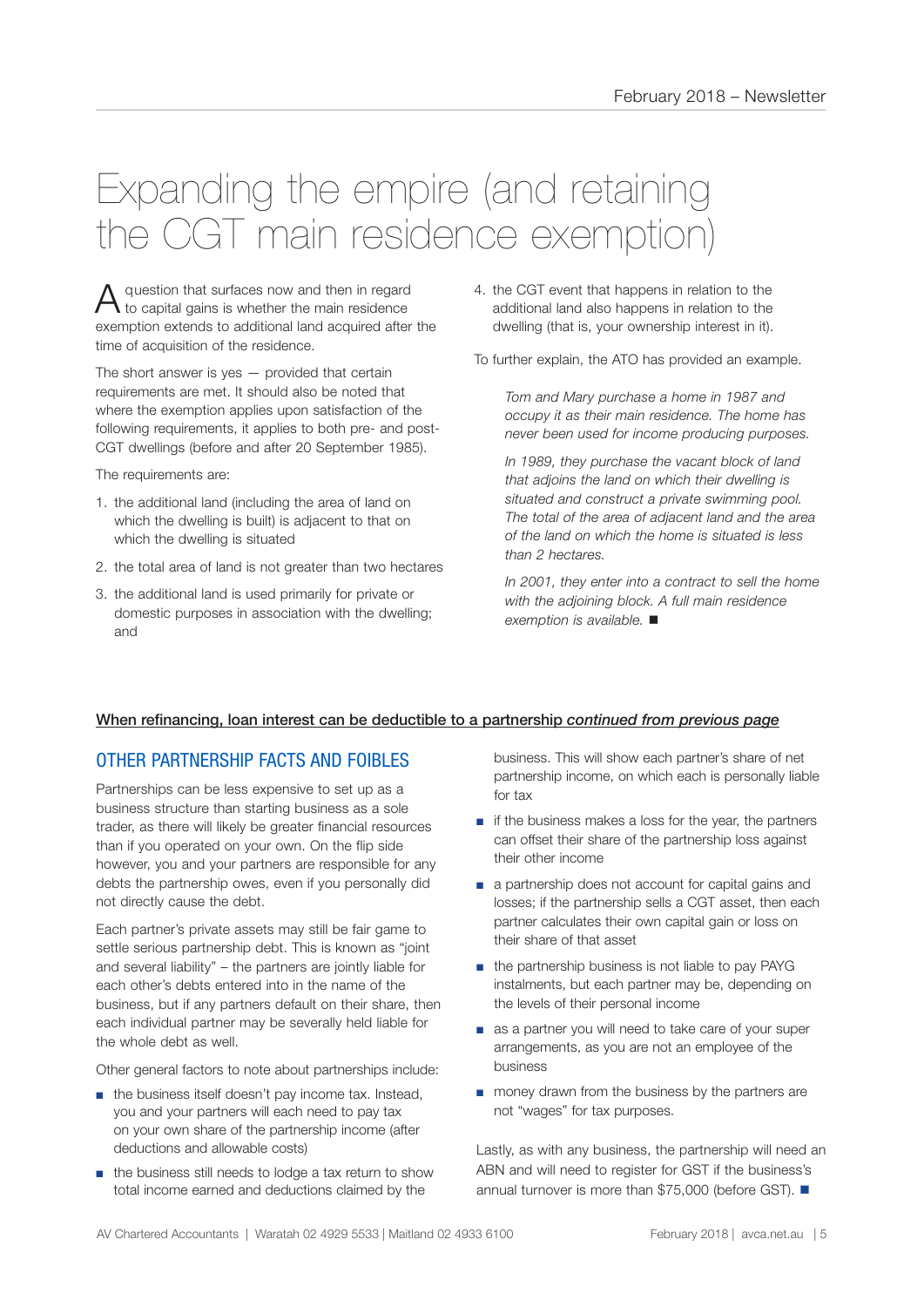

## Can an SMSF invest in property development?

The ATO has been sending some mixed messages about property development involving an SMSF, and has indicated that it is one of the issues on its radar for 2018. So is property development an allowable investment for an SMSF? The short answer yes, but be careful. A longer answer is be very careful — it is very easy to trip up and breach one or other rules. The ATO is keeping an eye on this, and will scrutinise any fund utilising property development.

#### THE RISKS

The first problem you face is that in operating a property development you will likely be engaging in a business activity. While the law does not specifically prevent an SMSF from operating a business, the ATO has been very clear that while it may be allowed it is frowned upon due to the possibility of the fund straying from operating for a "sole purpose", and will likely lead to greater scrutiny.

The ATO has warned that when reviewing the carrying on of a business in an SMSF, it will be on the lookout for:

- the trustee employing a family member (it looks at things such as the stated rationale for employing the family member and the salary or wages paid)
- the business carried on by the fund having links to associated trading entities
- there are indications the fund's business assets are available for the private use and benefit of the trustee or related parties.

The next problem you face is the trust deed. Most older trust deeds would not have envisioned running a business and even some newer ones as well. The law is very clear that the trust deed must specifically allow for this — mere silence on the subject is not enough. Therefore, have your trust deed reviewed and updated if necessary. This is a legal document, so you will need to get a lawyer to look at it or get a commercially available one.

You will also need to review your investment strategy. While this need not specifically spell out that it includes property development, it would be a good idea to update it to reflect this option. It will also be prudent to review your risk appetite — property development is inherently risky, and this should be reflected in the member risk profile in the investment strategy.

If the investment uses the assets of all members, then you should also have a note setting out that the members agree to this form of investment.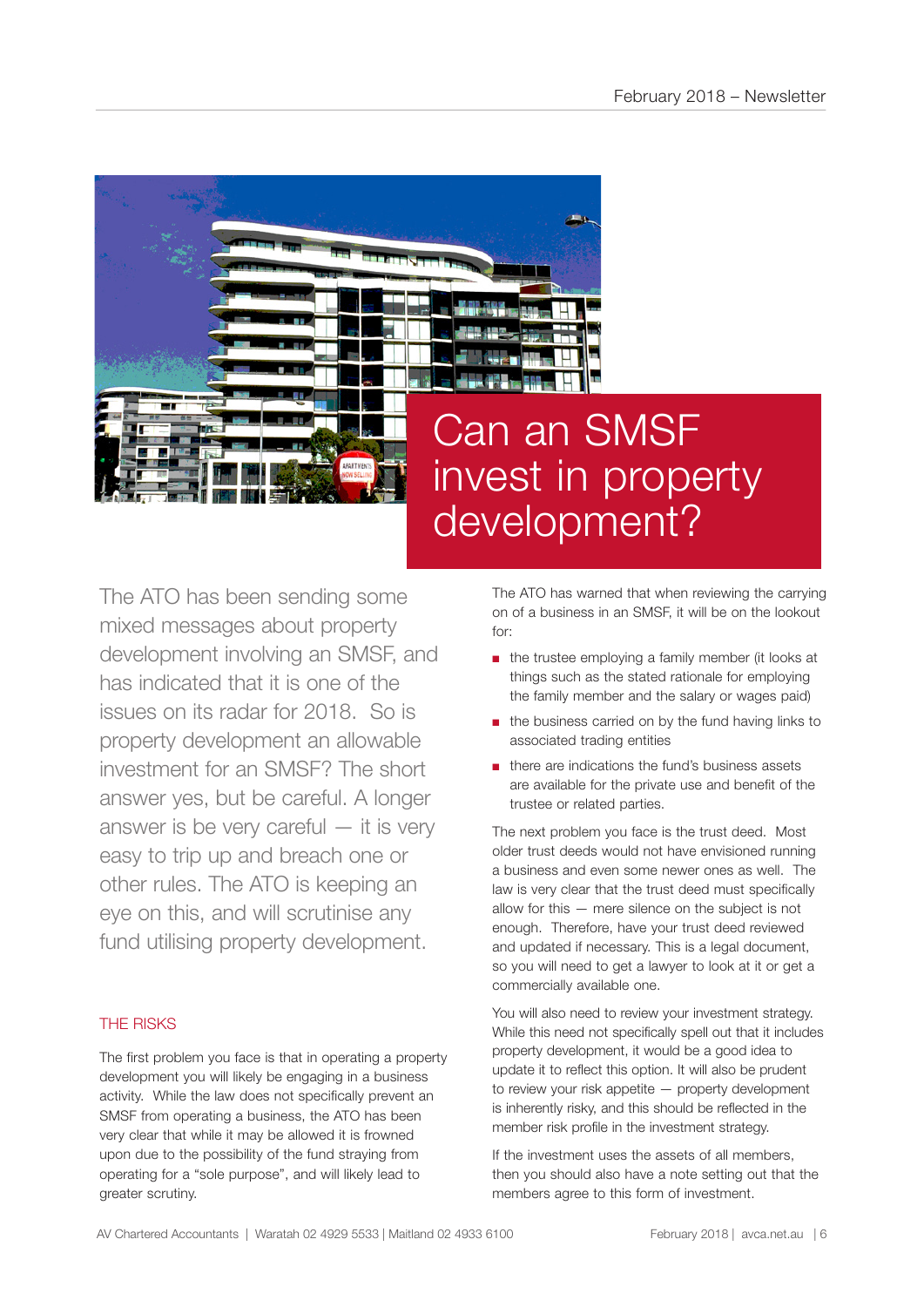#### Can an SMSF invest in property development? *continued*

#### PAYMENTS TO MEMBERS OR RELATED PARTIES

A superannuation fund is specifically prohibited from providing non-retirement benefits to members and related parties. The legislation prevents a trustee of an SMSF from providing financial assistance to members or relatives of members. Therefore if a member of the fund or a relative (possibly including "associates") receives a benefit from the fund in the form of payments towards the costs of the development, there is the potential for there to be a breach of compliance requirements.

Financial assistance will not be deemed to be provided if the member or related party is paid market rates, however if underpayment is charged then there is likely to be a form of financial assistance that breaches the rules.

Consideration must also be given to the requirement that prima facie prohibits an SMSF from acquiring assets from related parties. This becomes very difficult for a fund when engaging a related party to undertake the development. The SMSF rules permit the payment to a related party for "services" related to a property development, but prohibits building materials to be bought from a related party as these are assets of that related party.

One solution to this is for the SMSF to enter into an "agency" or "reimbursement" agreement with the related builder that states that the builder is not buying the material for themselves (and therefore becomes their asset) but on behalf of the SMSF. Again this must be crafted properly, and you can still run into the problem of the "arm's-length" requirements.

#### ARMS-LENGTH REQUIREMENTS

Even where your dealings with related parties are permissible, they must always be at arm's-length prices. Part of the reason for doing the development in-house rather than getting an external provider may be that it is hopefully cheaper to do so. However if payments are under or over market prices, then there will be a breach of these requirements. Therefore it is important that such transactions are well documented, and that proof exists of payments at market rates (it may be a good idea to get third-party quotes as proof).

#### POSSIBLE CONTRIBUTION

When dealing with property development at nonmarket rates there is another potential issue to contend with — payment considered to be a contribution. The relevant legislation says: In the superannuation context, a contribution is anything of value that increases the capital of a superannuation fund provided by a person whose

purpose is to benefit one or more particular members of the fund or all of the members in general.

Therefore, where services are provided below market value this will in effect increase the capital of the SMSF, and can therefore be considered a contribution. The ATO also made it clear that where a related party improves an SMSF asset at no cost to that SMSF, for the purpose of benefiting the fund, this will constitute a contribution reflective of the increase in market value of the fund's assets.

#### **CONCLUSION**

If done correctly, it is possible for an SMSF to engage in property development. However given the turn in market prices recently and the increased vigilance of the ATO, make sure you get good advice before taking this on.  $\blacksquare$ 

### Before entering into a property development with your SMSF...

- Review your trust deed. It must specifically allow for running a business. If it does not, update it.  $\Delta$
- Review your investment strategy. Is property development allowed? Is it in accordance with the risk profile of the fund? Does it benefit all the members?  $\Delta$
- Talk to this office about the right structure for your fund entering into a property development.  $\Delta$
- Keep everything at arm's-length and at market value; there are many pitfalls here so take care.  $\Delta$
- Don't purchase directly from a related party, and make sure any related builder is buying on behalf of the SMSF or the unit trust.  $\Delta$
- Beware of borrowing rules as costs may blow out.  $\Delta$
- Make sure it is a good investment, don't overpay, know the local market, and beware of market trends  $\Delta$
- Finally, document everything. The ATO has this on its radar, so expect greater ATO scrutiny if you engage in property development through your SMSF.  $\Delta$